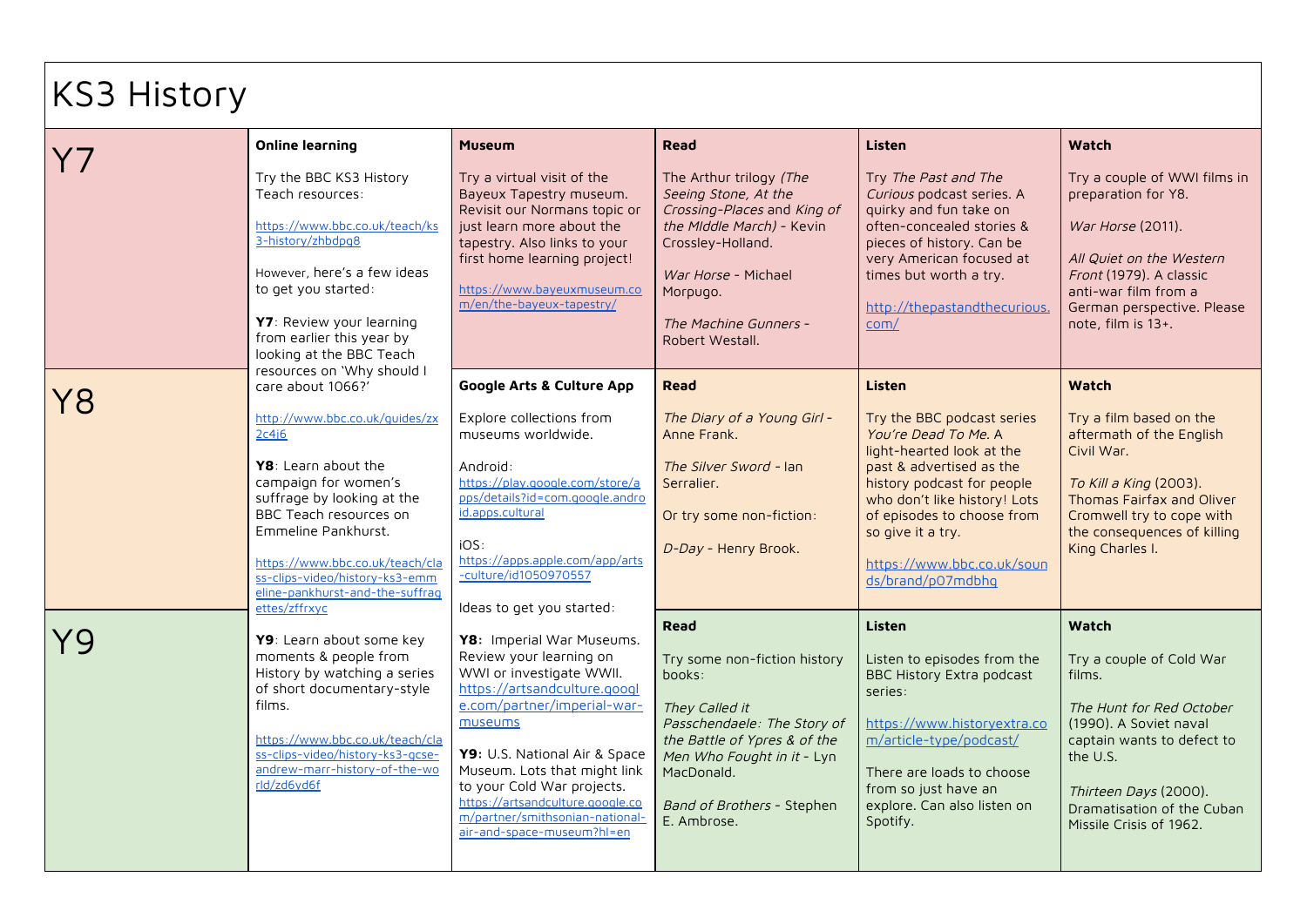## GCSE History

| <b>Online learning</b>                                                                                                                                                                                                                                                                                                                                                                                                                                                                                                                                                      | Watch                                                                                                                                                                                                                                                                                                                                                                                                                                                                                                                                                                                                                                        | Read                                                                                                                                                                                                                                                                                                                                                                                                                                                                                                                     | Listen                                                                                                                                                                                                                                                                                                                                                                                                                                                                                                                                                                                                                                      | <b>Research</b>                                                                                                                                                                                                                                                                                                                                                                                                                                                                                                                                                     |
|-----------------------------------------------------------------------------------------------------------------------------------------------------------------------------------------------------------------------------------------------------------------------------------------------------------------------------------------------------------------------------------------------------------------------------------------------------------------------------------------------------------------------------------------------------------------------------|----------------------------------------------------------------------------------------------------------------------------------------------------------------------------------------------------------------------------------------------------------------------------------------------------------------------------------------------------------------------------------------------------------------------------------------------------------------------------------------------------------------------------------------------------------------------------------------------------------------------------------------------|--------------------------------------------------------------------------------------------------------------------------------------------------------------------------------------------------------------------------------------------------------------------------------------------------------------------------------------------------------------------------------------------------------------------------------------------------------------------------------------------------------------------------|---------------------------------------------------------------------------------------------------------------------------------------------------------------------------------------------------------------------------------------------------------------------------------------------------------------------------------------------------------------------------------------------------------------------------------------------------------------------------------------------------------------------------------------------------------------------------------------------------------------------------------------------|---------------------------------------------------------------------------------------------------------------------------------------------------------------------------------------------------------------------------------------------------------------------------------------------------------------------------------------------------------------------------------------------------------------------------------------------------------------------------------------------------------------------------------------------------------------------|
| The BBC has a lot of resources<br>available. Start with their GCSE<br>History bitesize pages:<br>- Germany, 1890-1945<br>https://www.bbc.co.uk/bitesize/topics/z<br>skcq82<br>- Korea:<br>https://www.bbc.co.uk/bitesize/quides/<br>zxds4j6/revision/2<br>- Vietnam:<br>https://www.bbc.co.uk/bitesize/quides/<br>zyh9mnb/revision/1<br>The BBC have also announced that<br>BBC Four and BBC Red Button will<br>show programmes that support the<br>GCSE curriculum each weekday<br>evening. We will try to alert you if<br>we spot suitable programmes<br>being broadcast! | Explore what history<br>documentaries BBC iPlayer have to<br>offer. For example, there is<br>currently a programme on the<br>Vietnamese Boat People who came<br>to Britain in the 1970s & '80s which<br>links to our Y11 unit on Britain:<br>Migration, Empire & the Peoples.<br>https://www.bbc.co.uk/iplayer/episode/<br>m000f4ym/a-very-british-history-serie<br>s-2-whatever-happened-to-the-boat-p<br>eople<br>Lastly, I'm hoping that the<br>documentary series The Rise of the<br>Nazis returns to BBC iPlayer soon.<br>I'll let you know if I spot anything<br>https://www.bbc.co.uk/iplayer/episodes<br>/m00084td/rise-of-the-nazis | Hindsight and Modern History<br>Review are magazines written for<br>GCSE and A level History students.<br>They include many articles relevant<br>to the units we study. Attached<br>beneath this document are some<br>articles that we think would be<br>useful for you to read and make<br>notes from - they would<br>consolidate and stretch your<br>knowledge and understanding of<br>events and issues we have or are<br>about to study.                                                                             | Listen to episodes from Dan Snow's<br>'History Hit' podcast series:<br>http://www.historyhit.com/podc<br>asts/dan-snows-history-hit/<br>There are hundreds to choose<br>from. Here are just two that link to<br>our GCSE course<br>- Interwar Germany's Secret Ally -<br>the USSR.<br>https://play.acast.com/s/dansnowshist<br>oryhit/64b8aef5-501c-4e6f-96af-1293<br>71e8f391<br>- The Rise of Hitler<br>https://play.acast.com/s/dansnowshist<br>oryhit/0e0d0666-f817-4a14-bcd8-e39<br>892998aea                                                                                                                                          | Research the Hundred Years' War<br>(1337-1453) using the Royal<br>Armouries website. This conflict is<br>a section of a unit we study in Y11<br>(Britain: Migration, Empire & the<br>People) and the museum's website<br>is useful as it breaks the event<br>down into clear sections - causes,<br>key battles & sieges, treaties etc.<br>Creating a concise timeline of the<br>event or profiles of the key figures<br>(e.g. King Edward III, The Black<br>Prince) would be great activities.<br>https://collections.royalarmouries.o<br>rg/hundred-years-war.html |
| Watch                                                                                                                                                                                                                                                                                                                                                                                                                                                                                                                                                                       | Past papers                                                                                                                                                                                                                                                                                                                                                                                                                                                                                                                                                                                                                                  | <b>Additional reading: 1</b>                                                                                                                                                                                                                                                                                                                                                                                                                                                                                             | <b>Additional reading: 2</b>                                                                                                                                                                                                                                                                                                                                                                                                                                                                                                                                                                                                                | <b>Additional reading: 3</b>                                                                                                                                                                                                                                                                                                                                                                                                                                                                                                                                        |
| Watch the television documentary<br>series The Vietnam War (directed<br>by Ken Burns and Lynn Novick). It's<br>epic (10 episodes, over 17 hours)<br>but you can't say that you don't<br>have the time! However, and<br>unfortunately, it's only available on<br>Netflix. Very clearly links to your<br>GCSE studies - the Vietnam part of<br>the Conflict & Tension in Asia,<br>1950-75, unit.                                                                                                                                                                              | All past papers and specimen<br>papers are available to download<br>on the AQA website.<br>Germany, 1890-1945<br>https://www.aqa.org.uk/subjects/histor<br>y/gcse/history-8145/assessment-resour<br>ces?f.Resource+type%7C6=Question+pa<br>pers&f.Component%7C7=Paper+1&f.Opt<br>ion%7C9=Section+A+Option+B&sort=da<br>te#_ranks=20<br>Conflict & Tension in Asia, 1950-75<br>https://www.aga.org.uk/subjects/histor<br>y/gcse/history-8145/assessment-resour<br>ces?f.Resource+type%7C6=Question+pa<br>pers&f.Component%7C7=Paper+1&f.Opt<br>ion%7C9=Section+B+Option+D&sort=da<br>te#_ranks=20                                             | Read A Short History of England<br>(Simon Jenkins). If you want a<br>general history book to read this<br>might be a great starting point.<br>Chapters titled 'Henry III & Simon<br>de Montfort' and 'Hammering the<br>Celts' are particularly relevant to a<br>unit we study in Y11 (Edward I,<br>1272-1307). To be honest though,<br>the book would just give you a<br>better understanding of the story<br>of England, from the Saxons to<br>Thatcher, and make you a more<br>informed and well-rounded<br>historian. | An alternative general history book<br>- Fifty Things You Need To Know<br>About British History (Hugh<br>Williams). Another overview of<br>Britain's past that might be a great<br>starting point for understanding<br>the story of our island. Chapters on<br>Alfred the Great or the Battle of<br>Goose Green are particularly<br>relevant to a unit we study in Y11<br>(Britain: Migration, Empire & the<br>People). However, and as<br>mentioned for the first option,<br>books such as this are important as<br>they give you a better<br>understanding of your country and<br>make you a more informed and<br>well-rounded historian. | Third option for additional reading<br>- The History of Europe in<br>Bite-sized Chunks (Jacob Field). If<br>you want a general history book on<br>the story of Europe this might be a<br>great starting point. GCSE History<br>can be very narrow (we can only<br>study a limited number of topics)<br>so reading about wider issues and<br>developments would make you a<br>more balanced historian. Also,<br>Europe as a topic couldn't be more<br>relevant to the time that you're<br>living in.                                                                 |